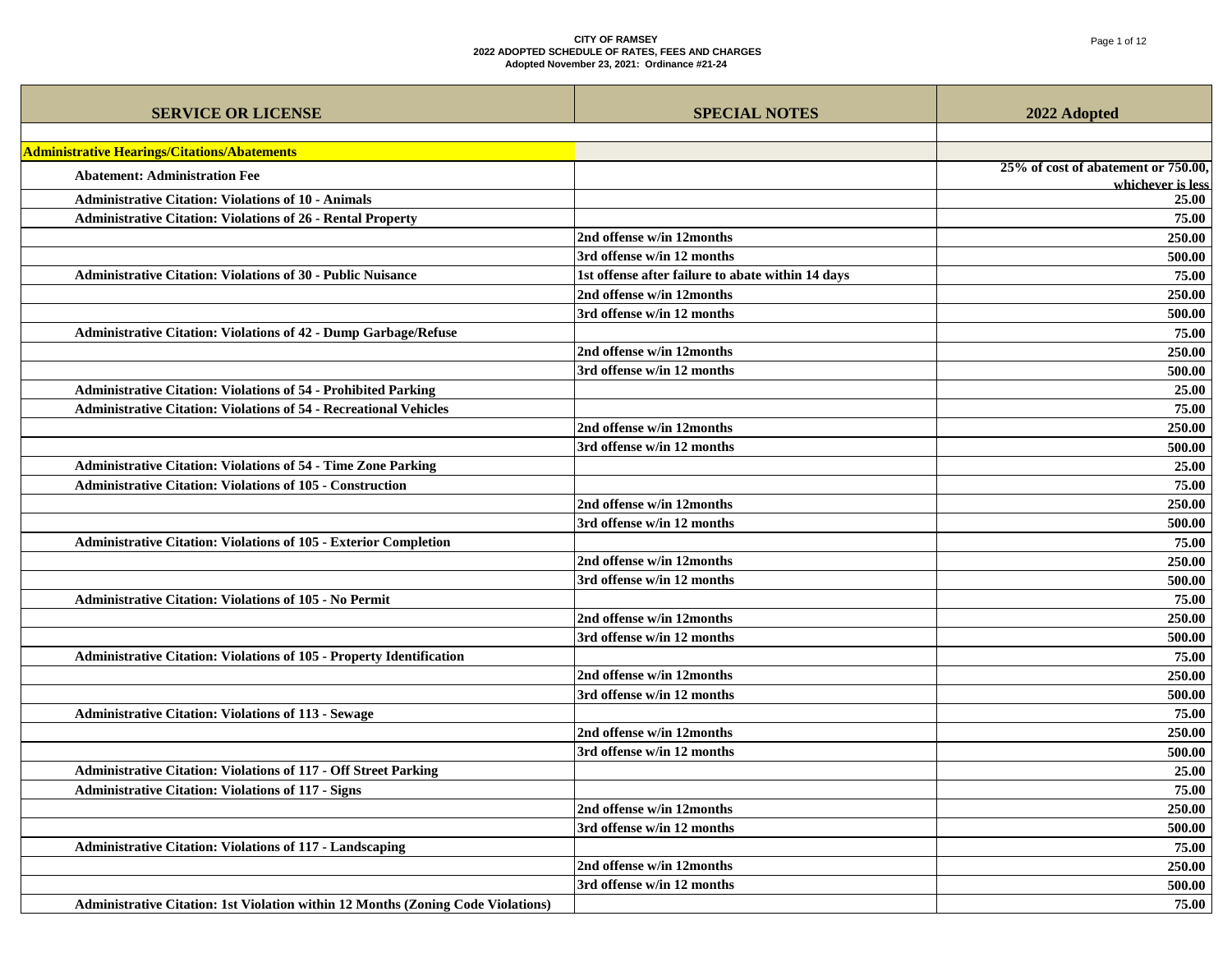| <b>SERVICE OR LICENSE</b>                                                         | <b>SPECIAL NOTES</b>                                         | 2022 Adopted                                             |
|-----------------------------------------------------------------------------------|--------------------------------------------------------------|----------------------------------------------------------|
|                                                                                   |                                                              |                                                          |
| <b>Administrative Hearing: Filing Fee</b>                                         |                                                              | 250.00                                                   |
| <b>Alcoholic Beverages</b>                                                        |                                                              |                                                          |
| 3.2 beer off-sale                                                                 |                                                              | 100.00                                                   |
| 3.2 beer on Sale                                                                  |                                                              | 200.00                                                   |
| <b>Change of Name-Liquor Establishment</b>                                        |                                                              | 50.00                                                    |
| Liquor license investigation fee                                                  | Corporate                                                    | 500.00                                                   |
|                                                                                   | Partnership                                                  | 500.00                                                   |
|                                                                                   | <b>Sole-Proprietor</b>                                       | 500.00                                                   |
| <b>Liquor</b> off-sale                                                            |                                                              | 380.00                                                   |
|                                                                                   | <b>Tiered Payment System:</b>                                |                                                          |
|                                                                                   | <b>License Reduced by:</b>                                   |                                                          |
|                                                                                   | \$100-Meet State Statutes Conditions                         |                                                          |
|                                                                                   | \$100-Purchase/Utility ID Technology                         |                                                          |
| <b>Liquor</b> on-sale                                                             |                                                              | 5,000.00                                                 |
| <b>Liquor on-sale Sunday</b>                                                      |                                                              | 200.00                                                   |
| Wine license investigation fee                                                    | Corporate                                                    | 500.00                                                   |
|                                                                                   | Partnership                                                  | 500.00                                                   |
|                                                                                   | <b>Sole-Proprietor</b>                                       | 500.00                                                   |
| Wine on-sale                                                                      |                                                              | 1,000.00                                                 |
| 2 a.m. closing (optional)                                                         |                                                              | 300.00                                                   |
| <b>Amusement &amp; Commercial Recreation</b>                                      |                                                              |                                                          |
| <b>Temporary Amusement Center (Carnivals, Circus)</b>                             |                                                              | 250.00                                                   |
| Lawful gambling investigation fee - New applicant only                            | <b>Limit \$100.00</b>                                        | 100.00                                                   |
| Lawful gambling investigation fee - Single Events                                 |                                                              | 50.00                                                    |
| <b>Fire Works Sales-Business selling only fireworks</b>                           | <b>Ordinance Adopted 6/11/02</b>                             | 350.00                                                   |
| <b>Fire Works Sales-Retail Sellers</b>                                            |                                                              | 100.00                                                   |
| <b>Parade Permit</b>                                                              |                                                              | 100.00                                                   |
| Special Events - Ex: Music festival, performing arts, parades, carnivals, 5K Runs | Including Clean Up Fees, Electrical Inspection Fees etc.     | 50.00 Application fee +License Fee to be                 |
|                                                                                   |                                                              | determined per event by CC + Staff Time @ 2.30*wage/hour |
| All Other Misc. Permit/Licenses                                                   |                                                              | 50.00/Admin fee + Staff time @ 2.30/hr. if needed        |
| <b>Building Construction</b>                                                      |                                                              |                                                          |
| <b>Administrative Fee-Process Returned Bldg. Permits</b>                          |                                                              | 25.00                                                    |
| <b>Basement Finish</b>                                                            | Cover 3 trips                                                | 158.00                                                   |
|                                                                                   |                                                              | <b>Based on February 2017 ICC building</b>               |
|                                                                                   |                                                              | valuation data & 1997 Uniform Building                   |
|                                                                                   |                                                              | <b>Code Table No 1-A Building Permit Fees</b>            |
| <b>Building permit</b>                                                            |                                                              | (attached at end of schedule)                            |
| <b>Electronic Plan Review-Application Fee</b>                                     | <b>Building Permit only</b>                                  | 20.00                                                    |
| <b>Electronic Plan Review-Application Fee</b>                                     | All Other Permits: Fire, Mechanical, Plumbing, Septic, Zonin | 25.00                                                    |
|                                                                                   |                                                              |                                                          |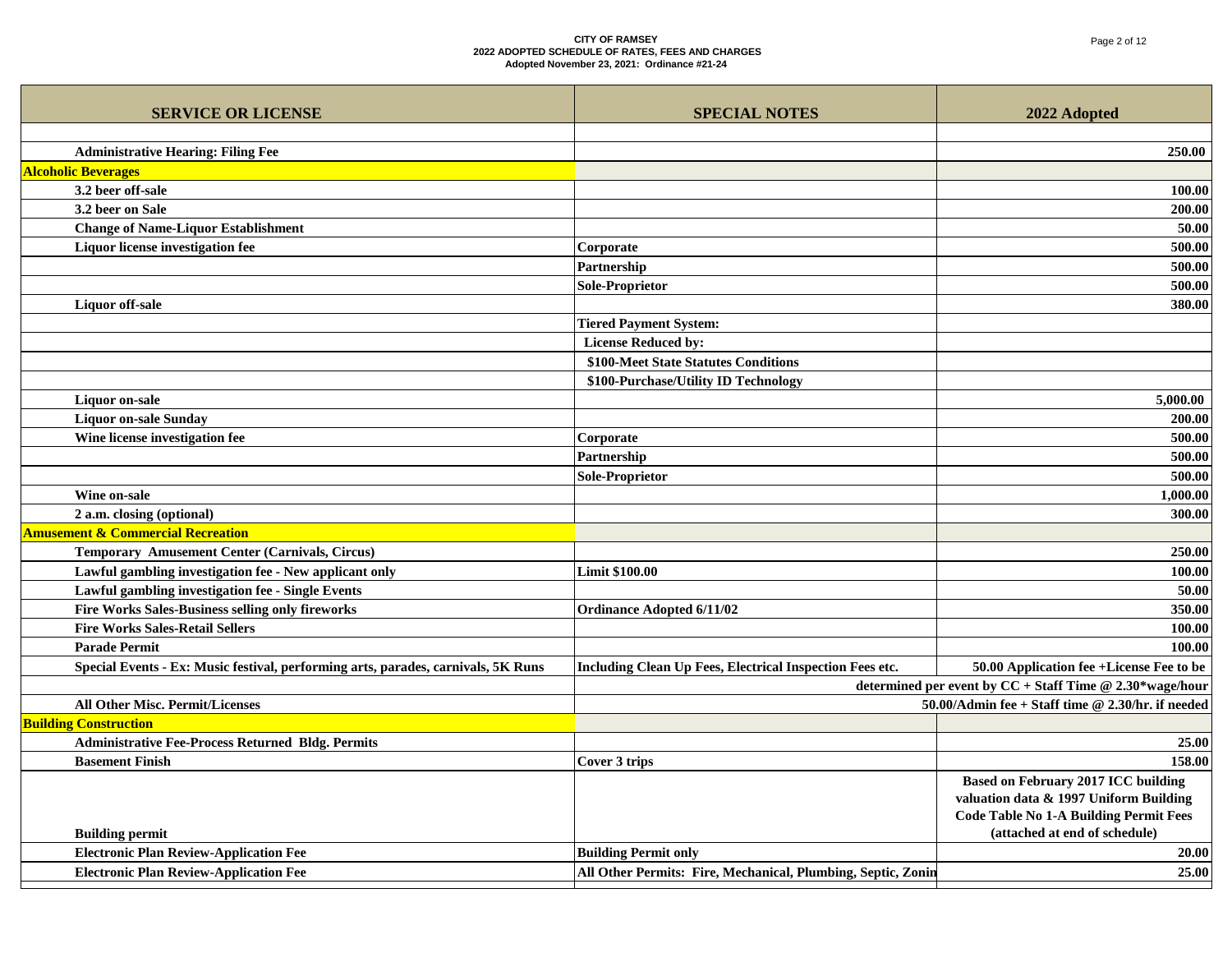# Page 3 of 12

| <b>SERVICE OR LICENSE</b>                                    | <b>SPECIAL NOTES</b>                               | 2022 Adopted                                 |
|--------------------------------------------------------------|----------------------------------------------------|----------------------------------------------|
|                                                              |                                                    |                                              |
|                                                              |                                                    |                                              |
|                                                              |                                                    |                                              |
|                                                              |                                                    |                                              |
| <b>Building plan check - Residential</b>                     |                                                    | 65% of Bldg. Permit Fee                      |
| <b>Plan Review fee for Similar Plans</b>                     |                                                    | 25% of Bldg. Permit Fee                      |
| <b>Plan Check Fee for Accessory Structures</b>               | Garages, Remodels, Additions, etc.                 | 65% of Bldg. Permit Fee                      |
| Plan Check Fee for changes, additions, or revisions to plans |                                                    | 53.00/hr./Minimum 1 hr. (Non-Refundable)     |
|                                                              |                                                    |                                              |
| Plan Check Fee for Commercial, Industrial & Apartments       |                                                    | 50% of Bldg. Permit Fee (Non-Refundable)     |
|                                                              |                                                    |                                              |
| <b>Plan Check Fee (Outside Contracted)</b>                   | All administrative and Overhead Costs              | <b>Actual Costs</b><br>(Non-Refundable)      |
| <b>Air Conditioner Replacement</b>                           |                                                    | 50.00                                        |
| Air Conditioner & Furnace Replacement (Combination)          |                                                    | 50.00                                        |
| <b>Deck Permit</b>                                           |                                                    | 105.00                                       |
| <b>Demo Permit</b>                                           |                                                    | 105.00                                       |
| <b>Driveway Escrow</b>                                       |                                                    | 2,000.00                                     |
| <b>Water Heater Replacement</b>                              |                                                    | 50.00                                        |
| <b>Electrical Permit Fee</b>                                 | <b>Per Tokle Contract</b>                          | <b>Electrical Permit Fee Schedule</b>        |
| <b>Erosion Control Escrow - New Construction</b>             | Returned when complete - not part of building code | 1,500.00                                     |
| <b>Fence Permit</b>                                          | Over 7 feet in height                              | <b>City of Ramsey Valuation Fee Schedule</b> |
| <b>Fence Permit</b>                                          | Less than 7 feet in height                         | 25.00                                        |
| <b>Fireplace Permit</b>                                      | <b>Cover 2 trips</b>                               | 50.00                                        |
| <b>Furnace Replacement</b>                                   |                                                    | 50.00                                        |
| <b>Home Improvement Erosion Control Escrow</b>               |                                                    | 100 + Assessment Agreement                   |
|                                                              |                                                    |                                              |
| <b>Inspections-After Hours/Weekend</b>                       | 1.5 times hourly rate                              | 80.00/hr./minimum 2 hr.                      |
| <b>Investigation Fee</b>                                     | <b>Work Started Without a Permit</b>               | <b>Equal to Permit Fee</b>                   |
| <b>Gas Line (Residential)</b>                                |                                                    | 50.00                                        |
| <b>Landscape Escrow</b>                                      |                                                    | 5,000.00                                     |
| <b>Lawn Irrigation-Residential</b>                           | Cover 1 trip                                       | 50.00                                        |
| Lawn Irrigation-Commercial (Multi)                           |                                                    | 50.00                                        |
| <b>Mechanical Permit-Residential</b>                         | <b>New Construction</b>                            | 150.00                                       |
|                                                              | <b>Remodel/Addition</b>                            | 100.00                                       |
|                                                              |                                                    |                                              |
| Mechanical permit-Commercial                                 | <b>New Construction</b>                            | 1% of Job Value/Minimum 250.00               |
|                                                              | <b>Remodel/Addition</b>                            | 1% of Job Value/Minimum 125.00               |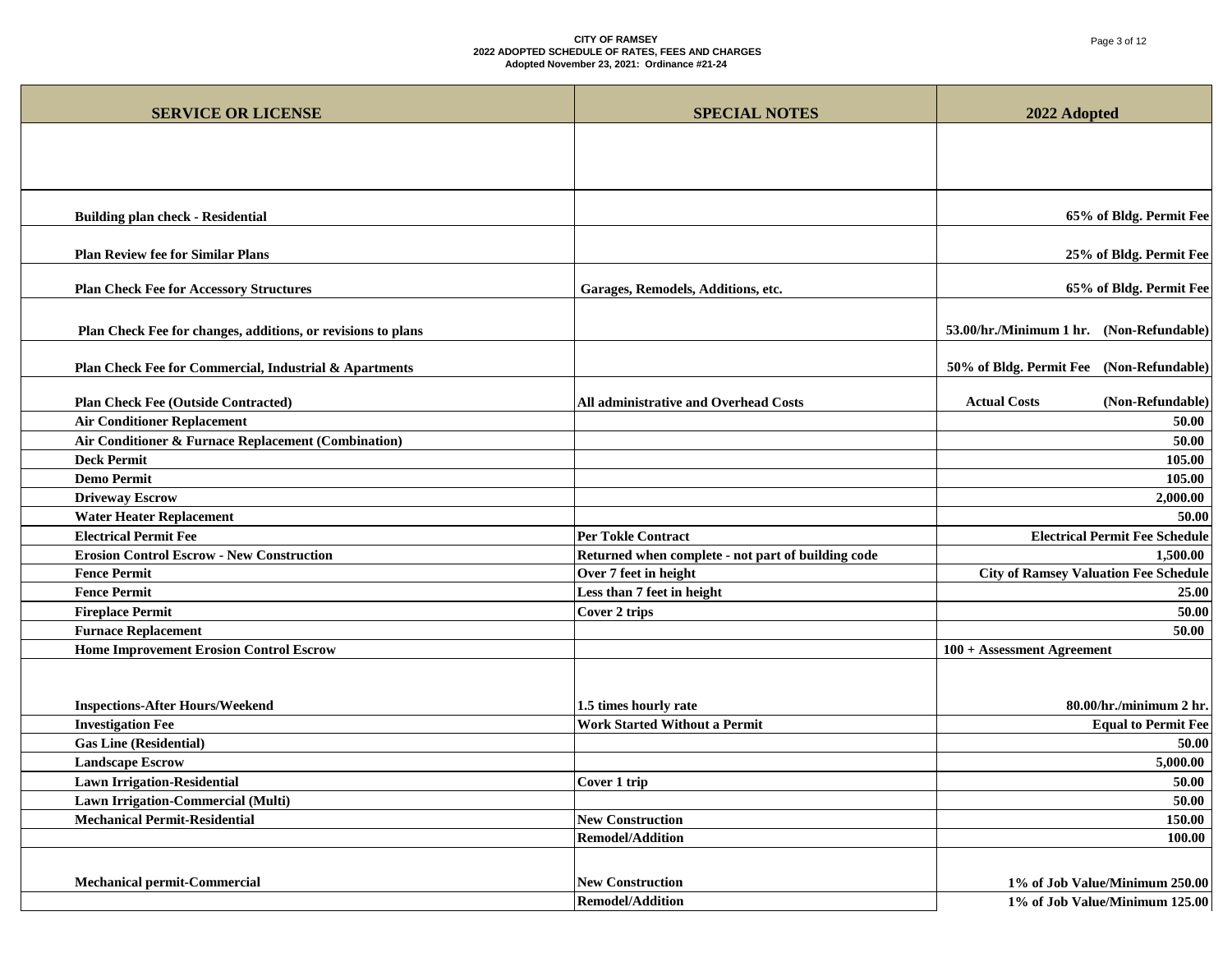# Page 4 of 12

| <b>SERVICE OR LICENSE</b>                                           | <b>SPECIAL NOTES</b>                             | 2022 Adopted                                 |
|---------------------------------------------------------------------|--------------------------------------------------|----------------------------------------------|
|                                                                     |                                                  |                                              |
| Plan Check fee (65% of commercial mechanical                        |                                                  |                                              |
| permit)                                                             |                                                  | 65% of Bldg Permit fee<br>(Non-Refundable)   |
| <b>Moving Structure Permit</b>                                      |                                                  | 105.00                                       |
| <b>Moving Structure Permit Site Inspection</b>                      |                                                  | 105.00                                       |
| <b>Mobile Home Tie Down</b>                                         |                                                  | 75.00                                        |
| <b>Mobile Home Water Hookup</b>                                     | 1.25 hours                                       | 50.00                                        |
| <b>Plumbing permit- Residential/Single Family</b>                   | <b>New Construction</b>                          | 150.00                                       |
|                                                                     |                                                  |                                              |
|                                                                     |                                                  |                                              |
|                                                                     |                                                  |                                              |
|                                                                     |                                                  |                                              |
|                                                                     | <b>Remodel/Addition</b>                          | 100.00                                       |
|                                                                     |                                                  |                                              |
| <b>Plumbing permit- Commercial</b>                                  | <b>New Construction</b>                          | 1% of Job Value/Minimum 250.00               |
|                                                                     | <b>Remodel/Addition</b>                          | 1% of Job Value/Minimum 125.00               |
| <b>Public Sidewalk Panels-Broken</b>                                |                                                  | Min \$500.00/Max \$1,500.00                  |
| <b>ReInspection Fees</b>                                            |                                                  | 80.00 per trip                               |
| <b>Re-Roofing/Shingling Permit-Residential</b>                      | Cover 2 trips                                    | 105.00                                       |
| Re-Roofing/Shingling Permit-Commercial/Multi-Family                 |                                                  | <b>City of Ramsey Valuation Fee Schedule</b> |
| <b>Re-Siding Permit</b>                                             | <b>Cover 2 trips</b>                             | 105.00                                       |
| <b>Replacement Windows (Residential)</b>                            | <b>City Required pre-inspection</b>              | 105.00                                       |
| Septic system permit-residential                                    |                                                  | 175.00                                       |
| Septic system permit-commercial                                     |                                                  | 250.00                                       |
| <b>Septic Tank Installation Permit-Residential</b>                  |                                                  | 175.00                                       |
| <b>Service Availability Charge (SAC)</b>                            | [current MCES rates]                             | 2,485.00                                     |
| <b>Septic Tank Pumping Permit</b>                                   |                                                  | 15.00                                        |
| <b>Sewer permit (Utility Connection)-Residential</b>                |                                                  | 50.00                                        |
| <b>Sewer permit (Utility Connection)-Commercial</b>                 |                                                  | 2% of Job Value/Minimum 258.00               |
| <b>Site Evaluation Fee</b>                                          |                                                  | 80.00                                        |
| <b>State Surcharge</b>                                              | Applies to all permit types                      | 1.00                                         |
|                                                                     | <b>Per State of Minnesota Fee Schedule</b>       |                                              |
| <b>Swimming pool permit</b>                                         |                                                  | 105.00                                       |
| Vacuum Breaker Verification for Irrigation System (RPZ)-Residential |                                                  | 50.00                                        |
| Vacuum Breaker Verification for Irrigation System (RPZ)-Commercial  | 1.25 Hours                                       | 50.00                                        |
| Water Availability Charge (WAC) - per address                       | Per 2012 & 2017 Comprehensive Water System Study | 1,434.00                                     |
| <b>Water Softener Permit-Residential</b>                            |                                                  | 50.00                                        |
|                                                                     |                                                  |                                              |
| Water permit (Utility Connection)-Residential                       |                                                  | 50.00                                        |
| <b>Water permit (Utility Connection)-Commercial</b>                 |                                                  | 2% of Job Value/Minimum 258.00               |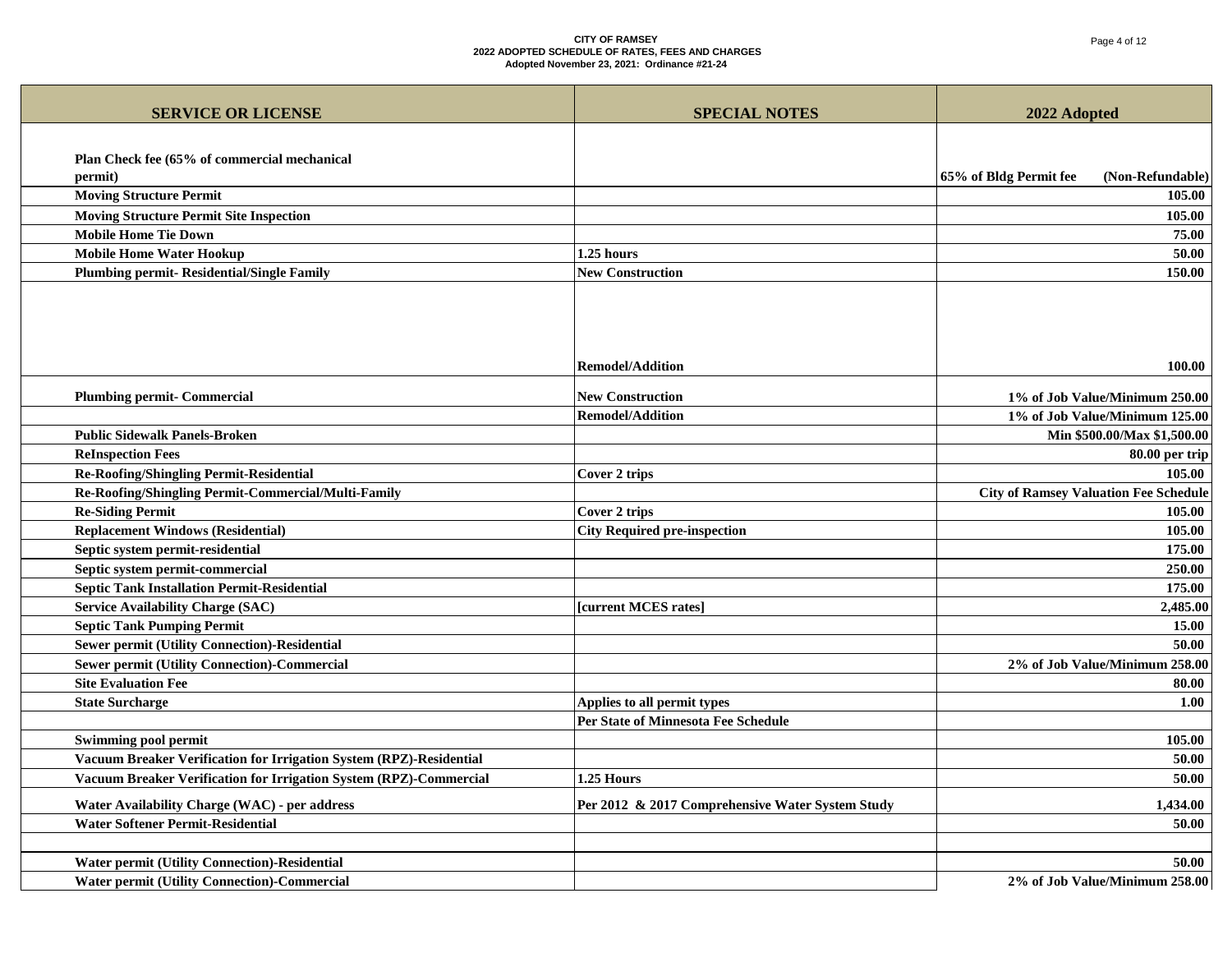| <b>SERVICE OR LICENSE</b>                                          | <b>SPECIAL NOTES</b>            | 2022 Adopted                       |
|--------------------------------------------------------------------|---------------------------------|------------------------------------|
| <b>Business</b>                                                    |                                 |                                    |
| <b>Administrative Fee - Process Returned Business Permits</b>      |                                 | 25.00                              |
| <b>Business Registration Certificate (BRC)</b>                     | <b>Original Application</b>     | 30.00                              |
| <b>Contractor License</b>                                          | <b>All Contractors</b>          | 50.00                              |
| Garbage & refuse hauler                                            |                                 | 50.00                              |
| <b>License Late Fee</b>                                            |                                 | 15% of license fee/month           |
| <b>Massage Establishment</b>                                       |                                 | 100.00/annual                      |
| Massage Establishment Owner/Manager Background Check Fee           |                                 | 50.00                              |
| <b>Massage Therapist</b>                                           |                                 | 50.00/annual                       |
| <b>Massage Therapist Background Check Fee</b>                      |                                 | 35.00                              |
| <b>Pawn broker/Precious Metals</b>                                 |                                 | 4,000.00                           |
| <b>Yearly Fee-Pawnbroker enters</b>                                |                                 | \$250/per year all transactions    |
| <b>Transaction Fee-State Entered</b>                               |                                 | 2.10/per transaction               |
| Pawn broker investigation fee                                      | in-state investigation          | 500.00                             |
|                                                                    | out-of-state investigation      | 1,500.00                           |
| <b>Residential Rental - Multifamily</b>                            | <b>3-Year License</b>           | 400.00/building                    |
| <b>Residential Rental - Single Family/Townhome</b>                 | 3-Year License                  | 25.00/unit                         |
| <b>Second Hand Dealer</b>                                          |                                 | 2,000.00                           |
| <b>Second Hand Dealer investigation fee</b>                        | in-state investigation          | 500.00                             |
|                                                                    | out-of-state investigation      | 1,500.00                           |
| Transient merchant/peddler/solicitor                               |                                 | $100 + 35$ per person backgrounded |
| <b>City Financing</b>                                              |                                 |                                    |
| Interest rate charge - non-bonded programs                         |                                 | US Treas. $rate + 2 points$        |
| [bonded projects will be dependent upon interest rates being paid] |                                 | Bond Intrate $+2$ points           |
| <b>Equipment Chargeback</b>                                        |                                 |                                    |
| <b>All Equipment Rental</b>                                        |                                 | Per FEMA Schedule + Staffing       |
| <b>Public Works Maintenance Worker</b>                             |                                 | $2.30 x$ wage/hr.                  |
| <b>Portable Toilet</b>                                             |                                 | <b>Actual Cost</b>                 |
| <b>Facility Use</b>                                                |                                 |                                    |
| <b>Antenna Lease - City Owned Property [PCS towers]</b>            | <b>Per Individual Agreement</b> | <b>Per Individual Agreement</b>    |
| Concession stand/pavilion/shelter- per day/event- residents        | Includes 7.125% sales tax       | See Facility Use & Rental Policy   |
| Concession stand pavilion/shelter- per day/event - non-res.        | Includes 7.125% sales tax       | See Facility Use & Rental Policy   |
| Softball/baseball field maintenance - youth teams                  | Includes 7.125% sales tax       | $12.00$ /game                      |
| Football field maintenance - youth teams                           |                                 |                                    |
| <b>Large Fields</b>                                                | Includes 7.125% sales tax       | 47.00/week                         |
| Soccer & Lacrosse field maintenance - youth teams                  |                                 |                                    |
| <b>Full Size (Large Field)</b>                                     | Includes 7.125% sales tax       | 37.00/week                         |
| 1/2 Size (Medium Field)                                            | Includes 7.125% sales tax       | 20.00/week                         |
| <b>Small Field</b>                                                 | Includes 7.125% sales tax       | 12.00/week                         |
| Field Layout Field-Soccer, Football, Lacrosse                      |                                 | 300.00                             |
| <b>Tennis court - non-residents</b>                                | Includes 7.125% sales tax       | 20.00                              |
| <b>Basketball court - non-residents</b>                            | Includes 7.125% sales tax       | 20.00                              |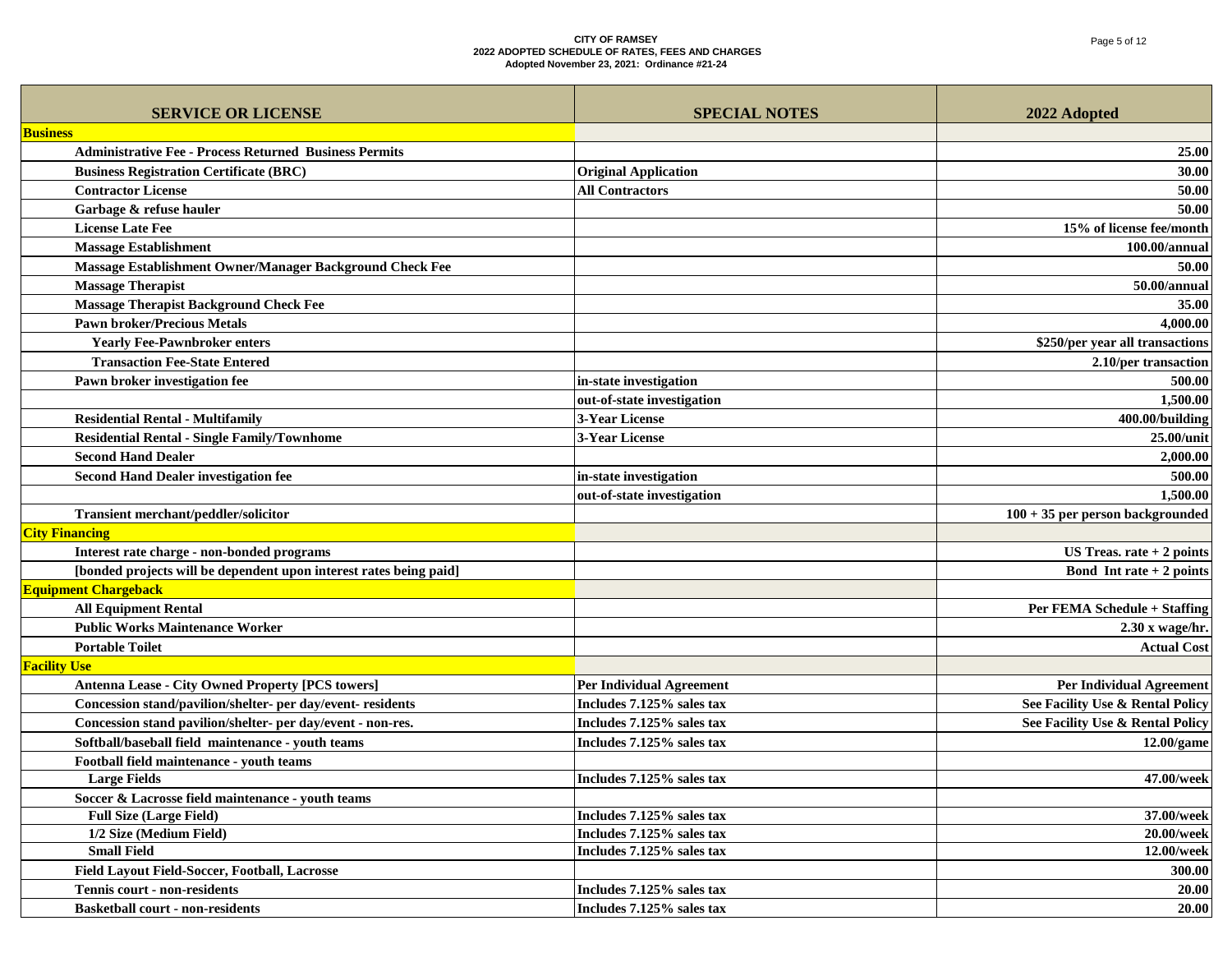| <b>SERVICE OR LICENSE</b>                                                | <b>SPECIAL NOTES</b>                                                                                 | 2022 Adopted                                                                                                   |
|--------------------------------------------------------------------------|------------------------------------------------------------------------------------------------------|----------------------------------------------------------------------------------------------------------------|
| Horseshoe pit - non-residents                                            | Includes 7.125% sales tax                                                                            | 20.00                                                                                                          |
| <b>Lighted ballfield Deposit Fee</b>                                     |                                                                                                      | 100/individual                                                                                                 |
|                                                                          |                                                                                                      | 500/athletic organization                                                                                      |
| Lighted ballfield - residents                                            | Includes 7.125% sales tax                                                                            | 45.00/Per 3 hours and then 15.00/Each<br><b>Additional hour</b>                                                |
| Lighted ballfield - non-residents                                        | Includes 7.125% sales tax                                                                            | 60.00/Per 3 hours minimum and then<br>$20.00$ /Each Additional hour + 25.00 for lights                         |
| Light - Used By ARAA                                                     |                                                                                                      | <b>Actual Cost</b>                                                                                             |
| General Field Use - Residents (football, soccer, softball, baseball)     |                                                                                                      | 45.00/Per 3 hours minimum and then<br>15.00/Each Additional hour                                               |
| General Field Use - Non-Residents (football, soccer, softball, baseball) |                                                                                                      | 60.00/Per 3 hours minimum and then<br>20.00/Each Additional hour                                               |
| <b>Athletic Field Marking Paint - ARAA</b>                               |                                                                                                      | <b>Actual Cost</b>                                                                                             |
|                                                                          |                                                                                                      |                                                                                                                |
| <b>Pact School Field Maintenance</b>                                     | 5% Increase per year                                                                                 | 600.00                                                                                                         |
|                                                                          |                                                                                                      |                                                                                                                |
|                                                                          |                                                                                                      |                                                                                                                |
|                                                                          |                                                                                                      |                                                                                                                |
| Municipal Center per day/event - Refer to Facility Use and Rental Policy | See Ramsey Municipal Center Conference Room Rental &<br><b>Park Facilities Rental Rates Schedule</b> | <b>See Ramsey Municipal Center Conference</b><br>Room Rental & Park Facilities Rental Rates<br><b>Schedule</b> |
| <b>Coffee for Meetings</b>                                               |                                                                                                      | 5.00/pot                                                                                                       |
| <b>Park Facilities - Refer to Facility Use and Rental Policy</b>         | See Ramsey Municipal Center Conference Room Rental &<br><b>Park Facilities Rental Rates Schedule</b> | <b>See Ramsey Municipal Center Conference</b><br>Room Rental & Park Facilities Rental Rates<br><b>Schedule</b> |
| <b>Miscellaneous</b>                                                     |                                                                                                      |                                                                                                                |
| <b>Cemetery Plot (Trott Brook Cemetery)</b>                              |                                                                                                      | 900.00                                                                                                         |
| <b>Cemetery Plot Perpetual Care</b>                                      |                                                                                                      | 400.00                                                                                                         |
| <b>Comp Plan CD</b>                                                      |                                                                                                      | 10.00                                                                                                          |
| <b>City Information-CD Format</b>                                        |                                                                                                      | 10.00/disc                                                                                                     |
| <b>Kennel License (Administrative)</b>                                   | <b>4th Dog on Property</b>                                                                           | 30.00                                                                                                          |
| Maps - City (28X 24)                                                     |                                                                                                      | 5.00                                                                                                           |
| <b>Maps - Zoning (28 X 34)</b>                                           |                                                                                                      | 15.00                                                                                                          |
| Maps - Zoning/Address (34 X 44)                                          |                                                                                                      | 25.00                                                                                                          |
| Maps-Zoning or Comp Plan (11 X 17)                                       |                                                                                                      | 6.00                                                                                                           |
| Maps - Plat                                                              |                                                                                                      | 10.00                                                                                                          |
| Maps - Topo aerials per half section                                     |                                                                                                      | 20.00                                                                                                          |
| Maps-Parks & Trails 11 X 17)                                             |                                                                                                      | 6.00                                                                                                           |
| Maps - Parks & Trails (36 X 24)                                          |                                                                                                      | 15.00                                                                                                          |
| <b>Maps-Large Ward/Precinct</b>                                          | <b>With Addresses</b>                                                                                | 25.00                                                                                                          |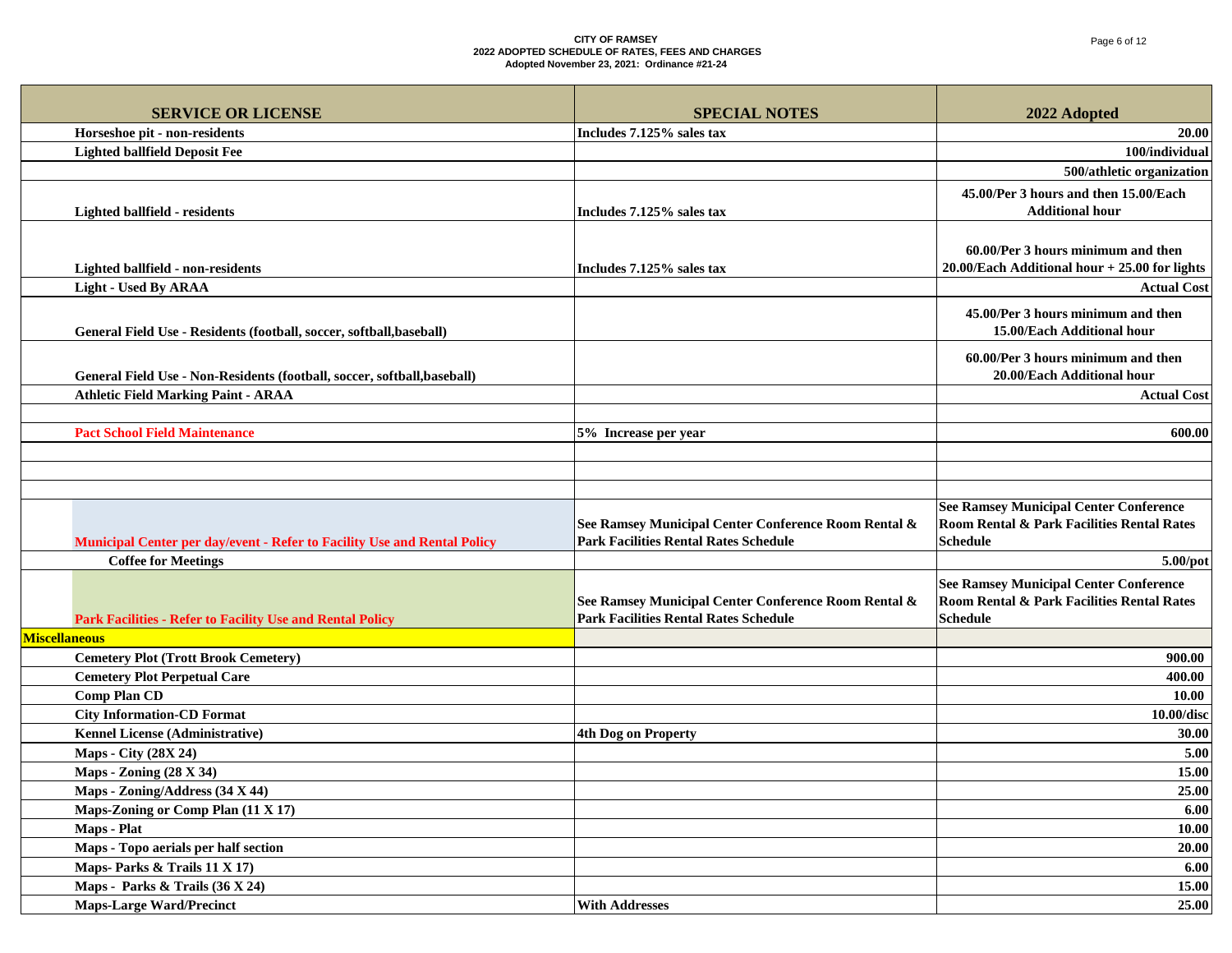| <b>SERVICE OR LICENSE</b>                                                             | <b>SPECIAL NOTES</b>                                 | 2022 Adopted                       |
|---------------------------------------------------------------------------------------|------------------------------------------------------|------------------------------------|
| <b>Notary Fee</b>                                                                     | <b>State Statute</b>                                 | 5.00                               |
| Photo copies - one-sided/duplexed                                                     | Up to 100 pages; over 100 pages plus staff time      | 0.25                               |
| <b>Political office filing fee</b>                                                    | <b>State Statute</b>                                 | 5.00                               |
| <b>Public hearing publications</b>                                                    |                                                      | <b>At City Cost</b>                |
| <b>Returned check</b>                                                                 |                                                      | 35.00                              |
| <b>Reissued Check Fee</b>                                                             |                                                      | 15.00                              |
| Special assessment search                                                             |                                                      | 30.00                              |
| <b>Planning and Zoning</b>                                                            |                                                      |                                    |
| <b>Comp Plan Amendment Application</b>                                                |                                                      | 200.00                             |
| <b>Comp Plan Escrow</b>                                                               |                                                      | 700.00                             |
| <b>Conditional use escrow minimum</b>                                                 |                                                      | 800.00                             |
| Conditional use permit application                                                    |                                                      | 200.00                             |
| Conditional use escrow min-environ sens                                               |                                                      | 2,000.00                           |
| Conditional use permit app.-environ sens                                              |                                                      | 200.00                             |
| Conditional use permit annual inspection                                              |                                                      | 75.00                              |
| Dock permit                                                                           |                                                      | 25.00                              |
| <b>Environmental Permit</b>                                                           |                                                      | 200.00                             |
| <b>Environmental Escrow</b>                                                           |                                                      | 400.00                             |
| <b>Grading Permit</b>                                                                 |                                                      | 200.00                             |
| <b>Industrial Revenue Bond - application</b>                                          |                                                      | 200.00                             |
| <b>Industrial Revenue Bond - escrow</b>                                               |                                                      | 1,000.00                           |
| <b>Interim Use Permit Escrow - Minimum</b>                                            |                                                      | 600.00                             |
| <b>Interim Use Permit Application</b>                                                 |                                                      | 200.00                             |
| <b>Interim Use Annual Inspection Fee</b>                                              |                                                      | 75.00                              |
| Park Dedication - Cash Contribution: Residential Unit                                 | <b>Including Townhomes &amp; Apartment Units</b>     | 3,500.00/dwelling unit             |
| Park Dedication - Cash Contribution: Residential Unit                                 | Exceed 12+ units per acre                            | 7.5% Discount/\$3,237.50           |
| Park Dedication - Cash Contribution: Residential Unit                                 | Exceed 20+ units per acre                            | 15% Discount/\$2,975.00            |
| Park Dedication - Cash Contribution: Commercial/Assisted Living Facilities            |                                                      | 5,100.00/acre                      |
| <b>Park Dedication - Cash Contribution: Industrial</b>                                |                                                      | 4,375.00/acre                      |
| <b>Park Dedication - Land Contribution: Residential</b>                               | 0 - 3.0 dwelling units per acre                      | 10% of land                        |
|                                                                                       | 3.1 - 5.0 dwelling units per acre                    | 15% of land                        |
|                                                                                       | $5.1 +$ dwelling units per acre                      | Add .5% for each over 5            |
| Park Dedication - Land Contribution: Commercial/Industrial/Assisted Living Facilities |                                                      | 5% gross land area                 |
| Park Dedication - Land Contribution: Planned Unit Developments                        | (public open space/rec. uses-not including wetlands) | 10% gross land area                |
|                                                                                       |                                                      | 2,800.00/dwelling unit             |
| Trail Development Fee - Cash Contribution: Residential Unit                           |                                                      | 1,000.00/dwelling unit             |
| Trail Development Fee - Commercial/Industrial/Assisted Living Facilities              |                                                      | 1,300.00/acre                      |
| <b>Approval/Recording of Deeds:</b>                                                   |                                                      |                                    |
| <b>Abstract Property</b>                                                              |                                                      | <b>County Fee+10.00/staff Time</b> |
| <b>Torrens Property</b>                                                               |                                                      | <b>County Fee+10.00/staff Time</b> |
| <b>Rezoning application</b>                                                           |                                                      | 200.00                             |
| <b>Rezoning escrow</b>                                                                |                                                      | 400.00                             |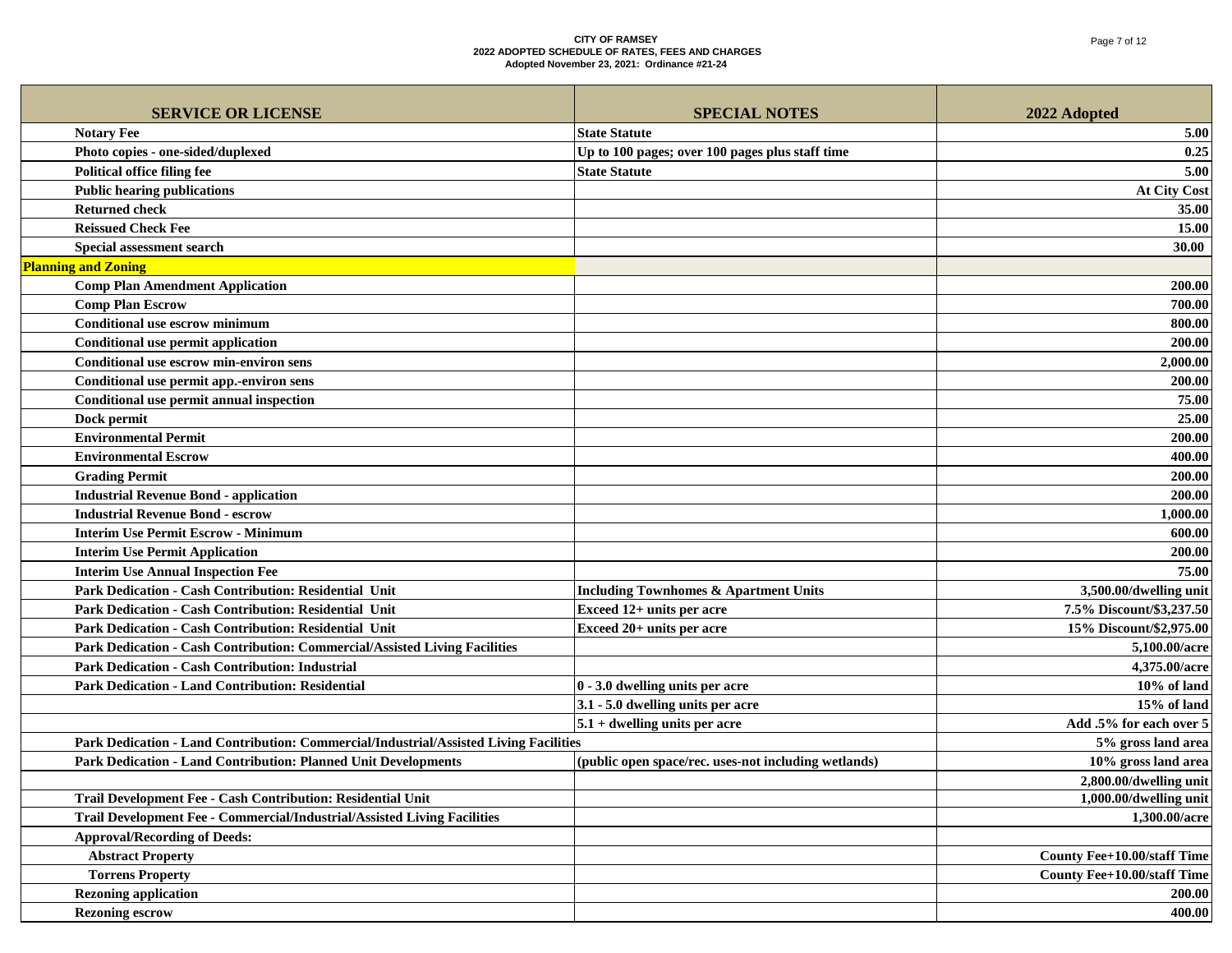| <b>SERVICE OR LICENSE</b>                                 | <b>SPECIAL NOTES</b>                                        | 2022 Adopted                                              |
|-----------------------------------------------------------|-------------------------------------------------------------|-----------------------------------------------------------|
| Sign permit application - permanent                       |                                                             | 25.00                                                     |
| Sign permit - permanent                                   |                                                             | 75.00                                                     |
| Sign permit - temporary                                   |                                                             | 25.00                                                     |
| Site plan review application                              |                                                             | 200.00                                                    |
| Site plan review escrow                                   |                                                             | 800.00                                                    |
| Special Council, HRA or Commission meeting fee            |                                                             | 350.00                                                    |
| <b>Temporary Structure escrow</b>                         |                                                             | 500.00                                                    |
| <b>TIF/Conduit Debt Application Fee</b>                   |                                                             | 4,000.00/+legal fee deposit                               |
| Vacation of easement application                          |                                                             | 200.00                                                    |
| Vacation of easement escrow                               |                                                             | 300.00                                                    |
| <b>Variance application</b>                               |                                                             | 200.00                                                    |
| <b>Variance escrow</b>                                    |                                                             | 400.00                                                    |
| <b>Zoning Permit</b>                                      |                                                             | 25.00                                                     |
| <b>Platting or Subdividing</b>                            |                                                             |                                                           |
| <b>Address Charge</b>                                     |                                                             | 175.00                                                    |
| Administrative (interior lot lines) escrow                |                                                             | 225.00                                                    |
| Administrative (interior lot lines) app.                  |                                                             | 200.00                                                    |
| <b>Major Subdivision escrow</b>                           |                                                             | 1,500.00                                                  |
| <b>Major Subdivision application</b>                      |                                                             | 300.00                                                    |
| <b>Minor subdivision escrow</b>                           |                                                             | 900.00                                                    |
| Minor subdivision application                             |                                                             | 200.00                                                    |
| <b>Registered land survey escrow</b>                      |                                                             | 300.00                                                    |
| <b>Registered land survey application</b>                 |                                                             | 200.00                                                    |
| <b>Professional Services</b>                              |                                                             |                                                           |
| Administrative Fee (Project Related Activity-Staff admin) | <b>Consultants hired for project: Ex: Hakanson Anderson</b> | 3% of contractor bill                                     |
| <b>Attorney - municipal</b>                               |                                                             | At City cost                                              |
| Attorney - non-municipal                                  |                                                             | At City cost                                              |
| <b>City Staff Services</b>                                |                                                             | 2.30 x wage/hr.                                           |
| Plan Review - Anoka County Highway Improvement Projects   |                                                             |                                                           |
| <b>Police Officer</b>                                     |                                                             | 150.00                                                    |
| Other professional /staff services                        |                                                             | 102.00/hr                                                 |
| <b>Public Safety</b>                                      |                                                             |                                                           |
| Alarms: False (3rd offense)                               | In a Calendar Year                                          | 75.00                                                     |
| Alarms: False (4th offense)                               | In a Calendar Year                                          | 150.00                                                    |
| Alarms: False (5th offense)                               | In a Calendar Year                                          | 225.00                                                    |
| Alarms: False (6th offense)                               | <b>In a Calendar Year</b>                                   | 300.00                                                    |
| <b>ATV/Golf Cart Permit</b>                               |                                                             | 10.00                                                     |
| <b>Car Seat Check -Non-Resident only</b>                  |                                                             | 25.00                                                     |
| <b>Clandenstine Drug Labs Remediation</b>                 | <b>Recovery of Public Costs</b>                             | 125% of Recovery Costs (Recovery Cost +<br>25% admin Fee) |
| <b>Copies: Audio/Video CD/DVD</b>                         |                                                             | 20.00                                                     |
| <b>Copies: Incident/Investigative Reports</b>             | Per statute Ch163 sec 8 adopted 8/1/05                      | $.25$ /page                                               |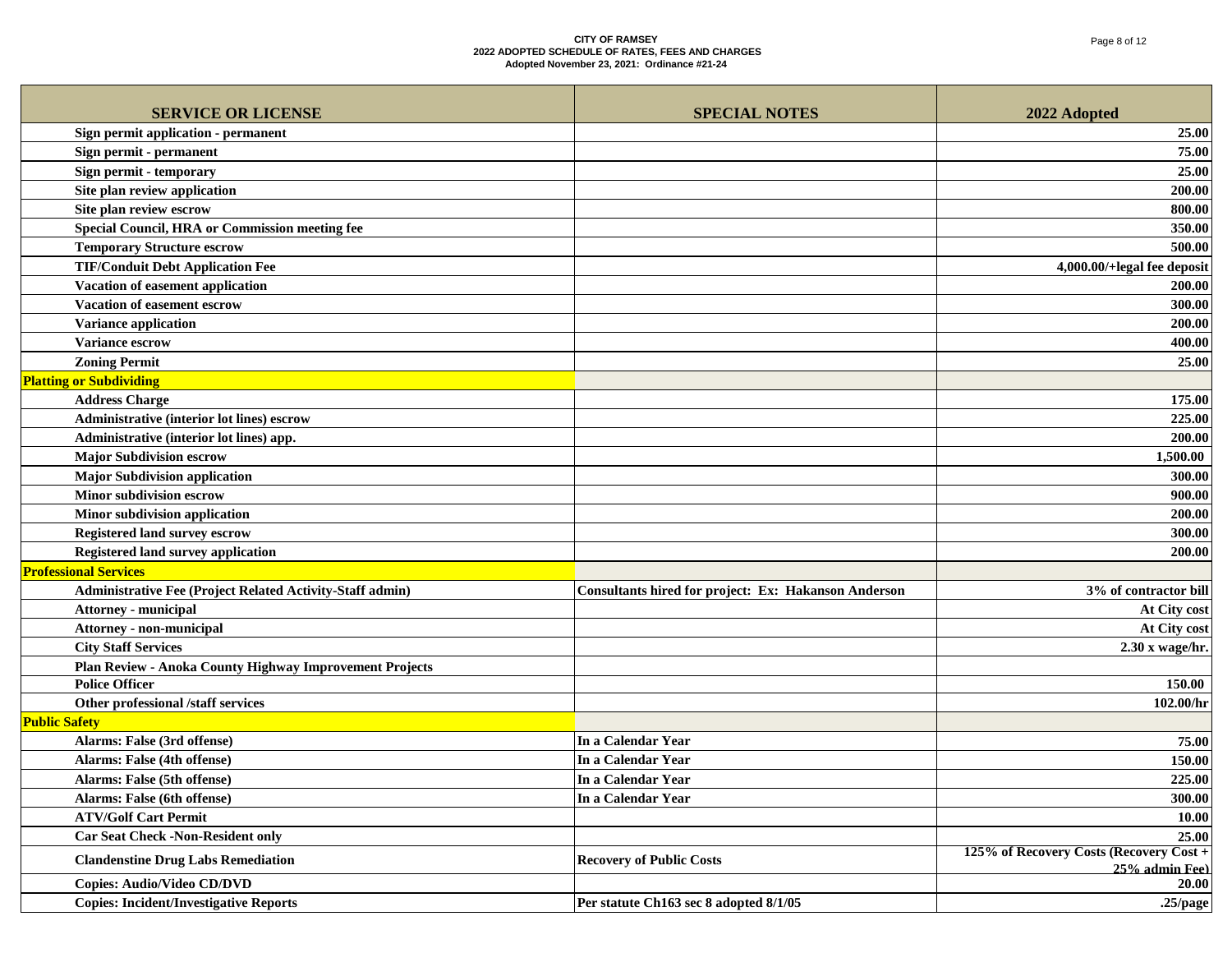| <b>SERVICE OR LICENSE</b><br><b>SPECIAL NOTES</b><br>2022 Adopted<br><b>Copies: Statistical Summary Reports</b><br>5.00<br><b>Dangerous Dog License</b><br>500.00<br>Dog Impoundment fee<br>$125.00 + board$<br>Dog Impoundment fee - If Non Licensed<br>$145.00 + board$<br>$175.00 + board$<br>Dog Impoundment fee (2nd offense)<br>w/in 12 months $(+50.00$ each addtl w/in 12 mo)<br>Dog license - duplicate<br>5.00<br>Dog license - male/female - 3 yr. license<br>$20\,$<br>Dog license - male/female neutered/spayed - 3 yr. license<br>10<br><b>Fire Prevention:</b><br><b>Fire Suppression Fees:</b><br>Permit<br>Valuation based/1997 UBC Fee Table 1-A<br>Minimum of 23.50<br>65% of permit fee<br><b>Plan Review</b><br>5.00 Minimum State Surcharge<br><b>Fire Alarm Fees:</b><br>Valuation based/1997 UBC Fee Table 1-A<br>Permit<br>Minimum of 23.50<br>65% of permit fee<br><b>Plan Review</b><br>5.00 Minimum State Surcharge<br>Temporary Assembly/Tent Permit(Greater than 100 sq. ft.)<br>50.00/per tent<br><b>Aboveground Tank Storage</b><br>100.00/per tank<br><b>Underground Tank Storage</b><br>100.00/per tank<br><b>Fuel Tank Storage Removal</b><br>100.00/per tank<br><b>Daycare Inspection Fee</b><br>50.00<br><b>Permit Re-Inspection Fee</b><br>50.00<br>Fireworks/Pyrotechnic Display Permit<br>200.00<br>Fireworks - Retail Sale Permit - Retailer only selling fireworks<br>350.00<br>Fireworks-Retail Sale Permit-All other retailers<br>100.00<br><b>Double Permit Fee</b><br>2 x normal permit fee<br><b>Lock Box Fee:</b><br><b>Per Vendor Pricing</b><br><b>Surface Mount</b><br><b>Per Vendor Pricing</b><br><b>Recessed Box</b><br><b>All Others</b><br>Actual $cost + 10\%$ Admin fee<br><b>Fire Code Re-Inspection Fee</b><br>140.00<br><b>Gas Line Hit By Contractors</b><br><b>Effective 4-1-10</b><br>300.00<br><b>Open Burn Permits:</b><br>Open burn permit application<br><b>Residential</b><br>25.00<br>Open burn permit fire suppression escrow<br>500.00 |                                            |                         |
|----------------------------------------------------------------------------------------------------------------------------------------------------------------------------------------------------------------------------------------------------------------------------------------------------------------------------------------------------------------------------------------------------------------------------------------------------------------------------------------------------------------------------------------------------------------------------------------------------------------------------------------------------------------------------------------------------------------------------------------------------------------------------------------------------------------------------------------------------------------------------------------------------------------------------------------------------------------------------------------------------------------------------------------------------------------------------------------------------------------------------------------------------------------------------------------------------------------------------------------------------------------------------------------------------------------------------------------------------------------------------------------------------------------------------------------------------------------------------------------------------------------------------------------------------------------------------------------------------------------------------------------------------------------------------------------------------------------------------------------------------------------------------------------------------------------------------------------------------------------------------------------------------------------------------------------------------------------------------------------------------------------|--------------------------------------------|-------------------------|
|                                                                                                                                                                                                                                                                                                                                                                                                                                                                                                                                                                                                                                                                                                                                                                                                                                                                                                                                                                                                                                                                                                                                                                                                                                                                                                                                                                                                                                                                                                                                                                                                                                                                                                                                                                                                                                                                                                                                                                                                                |                                            |                         |
|                                                                                                                                                                                                                                                                                                                                                                                                                                                                                                                                                                                                                                                                                                                                                                                                                                                                                                                                                                                                                                                                                                                                                                                                                                                                                                                                                                                                                                                                                                                                                                                                                                                                                                                                                                                                                                                                                                                                                                                                                |                                            |                         |
|                                                                                                                                                                                                                                                                                                                                                                                                                                                                                                                                                                                                                                                                                                                                                                                                                                                                                                                                                                                                                                                                                                                                                                                                                                                                                                                                                                                                                                                                                                                                                                                                                                                                                                                                                                                                                                                                                                                                                                                                                |                                            |                         |
|                                                                                                                                                                                                                                                                                                                                                                                                                                                                                                                                                                                                                                                                                                                                                                                                                                                                                                                                                                                                                                                                                                                                                                                                                                                                                                                                                                                                                                                                                                                                                                                                                                                                                                                                                                                                                                                                                                                                                                                                                |                                            |                         |
|                                                                                                                                                                                                                                                                                                                                                                                                                                                                                                                                                                                                                                                                                                                                                                                                                                                                                                                                                                                                                                                                                                                                                                                                                                                                                                                                                                                                                                                                                                                                                                                                                                                                                                                                                                                                                                                                                                                                                                                                                |                                            |                         |
|                                                                                                                                                                                                                                                                                                                                                                                                                                                                                                                                                                                                                                                                                                                                                                                                                                                                                                                                                                                                                                                                                                                                                                                                                                                                                                                                                                                                                                                                                                                                                                                                                                                                                                                                                                                                                                                                                                                                                                                                                |                                            |                         |
|                                                                                                                                                                                                                                                                                                                                                                                                                                                                                                                                                                                                                                                                                                                                                                                                                                                                                                                                                                                                                                                                                                                                                                                                                                                                                                                                                                                                                                                                                                                                                                                                                                                                                                                                                                                                                                                                                                                                                                                                                |                                            |                         |
|                                                                                                                                                                                                                                                                                                                                                                                                                                                                                                                                                                                                                                                                                                                                                                                                                                                                                                                                                                                                                                                                                                                                                                                                                                                                                                                                                                                                                                                                                                                                                                                                                                                                                                                                                                                                                                                                                                                                                                                                                |                                            |                         |
|                                                                                                                                                                                                                                                                                                                                                                                                                                                                                                                                                                                                                                                                                                                                                                                                                                                                                                                                                                                                                                                                                                                                                                                                                                                                                                                                                                                                                                                                                                                                                                                                                                                                                                                                                                                                                                                                                                                                                                                                                |                                            |                         |
|                                                                                                                                                                                                                                                                                                                                                                                                                                                                                                                                                                                                                                                                                                                                                                                                                                                                                                                                                                                                                                                                                                                                                                                                                                                                                                                                                                                                                                                                                                                                                                                                                                                                                                                                                                                                                                                                                                                                                                                                                |                                            |                         |
|                                                                                                                                                                                                                                                                                                                                                                                                                                                                                                                                                                                                                                                                                                                                                                                                                                                                                                                                                                                                                                                                                                                                                                                                                                                                                                                                                                                                                                                                                                                                                                                                                                                                                                                                                                                                                                                                                                                                                                                                                |                                            |                         |
|                                                                                                                                                                                                                                                                                                                                                                                                                                                                                                                                                                                                                                                                                                                                                                                                                                                                                                                                                                                                                                                                                                                                                                                                                                                                                                                                                                                                                                                                                                                                                                                                                                                                                                                                                                                                                                                                                                                                                                                                                |                                            |                         |
|                                                                                                                                                                                                                                                                                                                                                                                                                                                                                                                                                                                                                                                                                                                                                                                                                                                                                                                                                                                                                                                                                                                                                                                                                                                                                                                                                                                                                                                                                                                                                                                                                                                                                                                                                                                                                                                                                                                                                                                                                |                                            |                         |
|                                                                                                                                                                                                                                                                                                                                                                                                                                                                                                                                                                                                                                                                                                                                                                                                                                                                                                                                                                                                                                                                                                                                                                                                                                                                                                                                                                                                                                                                                                                                                                                                                                                                                                                                                                                                                                                                                                                                                                                                                |                                            |                         |
|                                                                                                                                                                                                                                                                                                                                                                                                                                                                                                                                                                                                                                                                                                                                                                                                                                                                                                                                                                                                                                                                                                                                                                                                                                                                                                                                                                                                                                                                                                                                                                                                                                                                                                                                                                                                                                                                                                                                                                                                                |                                            |                         |
|                                                                                                                                                                                                                                                                                                                                                                                                                                                                                                                                                                                                                                                                                                                                                                                                                                                                                                                                                                                                                                                                                                                                                                                                                                                                                                                                                                                                                                                                                                                                                                                                                                                                                                                                                                                                                                                                                                                                                                                                                |                                            |                         |
|                                                                                                                                                                                                                                                                                                                                                                                                                                                                                                                                                                                                                                                                                                                                                                                                                                                                                                                                                                                                                                                                                                                                                                                                                                                                                                                                                                                                                                                                                                                                                                                                                                                                                                                                                                                                                                                                                                                                                                                                                |                                            |                         |
|                                                                                                                                                                                                                                                                                                                                                                                                                                                                                                                                                                                                                                                                                                                                                                                                                                                                                                                                                                                                                                                                                                                                                                                                                                                                                                                                                                                                                                                                                                                                                                                                                                                                                                                                                                                                                                                                                                                                                                                                                |                                            |                         |
|                                                                                                                                                                                                                                                                                                                                                                                                                                                                                                                                                                                                                                                                                                                                                                                                                                                                                                                                                                                                                                                                                                                                                                                                                                                                                                                                                                                                                                                                                                                                                                                                                                                                                                                                                                                                                                                                                                                                                                                                                |                                            |                         |
|                                                                                                                                                                                                                                                                                                                                                                                                                                                                                                                                                                                                                                                                                                                                                                                                                                                                                                                                                                                                                                                                                                                                                                                                                                                                                                                                                                                                                                                                                                                                                                                                                                                                                                                                                                                                                                                                                                                                                                                                                |                                            |                         |
|                                                                                                                                                                                                                                                                                                                                                                                                                                                                                                                                                                                                                                                                                                                                                                                                                                                                                                                                                                                                                                                                                                                                                                                                                                                                                                                                                                                                                                                                                                                                                                                                                                                                                                                                                                                                                                                                                                                                                                                                                |                                            |                         |
|                                                                                                                                                                                                                                                                                                                                                                                                                                                                                                                                                                                                                                                                                                                                                                                                                                                                                                                                                                                                                                                                                                                                                                                                                                                                                                                                                                                                                                                                                                                                                                                                                                                                                                                                                                                                                                                                                                                                                                                                                |                                            |                         |
|                                                                                                                                                                                                                                                                                                                                                                                                                                                                                                                                                                                                                                                                                                                                                                                                                                                                                                                                                                                                                                                                                                                                                                                                                                                                                                                                                                                                                                                                                                                                                                                                                                                                                                                                                                                                                                                                                                                                                                                                                |                                            |                         |
|                                                                                                                                                                                                                                                                                                                                                                                                                                                                                                                                                                                                                                                                                                                                                                                                                                                                                                                                                                                                                                                                                                                                                                                                                                                                                                                                                                                                                                                                                                                                                                                                                                                                                                                                                                                                                                                                                                                                                                                                                |                                            |                         |
|                                                                                                                                                                                                                                                                                                                                                                                                                                                                                                                                                                                                                                                                                                                                                                                                                                                                                                                                                                                                                                                                                                                                                                                                                                                                                                                                                                                                                                                                                                                                                                                                                                                                                                                                                                                                                                                                                                                                                                                                                |                                            |                         |
|                                                                                                                                                                                                                                                                                                                                                                                                                                                                                                                                                                                                                                                                                                                                                                                                                                                                                                                                                                                                                                                                                                                                                                                                                                                                                                                                                                                                                                                                                                                                                                                                                                                                                                                                                                                                                                                                                                                                                                                                                |                                            |                         |
|                                                                                                                                                                                                                                                                                                                                                                                                                                                                                                                                                                                                                                                                                                                                                                                                                                                                                                                                                                                                                                                                                                                                                                                                                                                                                                                                                                                                                                                                                                                                                                                                                                                                                                                                                                                                                                                                                                                                                                                                                |                                            |                         |
|                                                                                                                                                                                                                                                                                                                                                                                                                                                                                                                                                                                                                                                                                                                                                                                                                                                                                                                                                                                                                                                                                                                                                                                                                                                                                                                                                                                                                                                                                                                                                                                                                                                                                                                                                                                                                                                                                                                                                                                                                |                                            |                         |
|                                                                                                                                                                                                                                                                                                                                                                                                                                                                                                                                                                                                                                                                                                                                                                                                                                                                                                                                                                                                                                                                                                                                                                                                                                                                                                                                                                                                                                                                                                                                                                                                                                                                                                                                                                                                                                                                                                                                                                                                                |                                            |                         |
|                                                                                                                                                                                                                                                                                                                                                                                                                                                                                                                                                                                                                                                                                                                                                                                                                                                                                                                                                                                                                                                                                                                                                                                                                                                                                                                                                                                                                                                                                                                                                                                                                                                                                                                                                                                                                                                                                                                                                                                                                |                                            |                         |
|                                                                                                                                                                                                                                                                                                                                                                                                                                                                                                                                                                                                                                                                                                                                                                                                                                                                                                                                                                                                                                                                                                                                                                                                                                                                                                                                                                                                                                                                                                                                                                                                                                                                                                                                                                                                                                                                                                                                                                                                                |                                            |                         |
|                                                                                                                                                                                                                                                                                                                                                                                                                                                                                                                                                                                                                                                                                                                                                                                                                                                                                                                                                                                                                                                                                                                                                                                                                                                                                                                                                                                                                                                                                                                                                                                                                                                                                                                                                                                                                                                                                                                                                                                                                |                                            |                         |
|                                                                                                                                                                                                                                                                                                                                                                                                                                                                                                                                                                                                                                                                                                                                                                                                                                                                                                                                                                                                                                                                                                                                                                                                                                                                                                                                                                                                                                                                                                                                                                                                                                                                                                                                                                                                                                                                                                                                                                                                                |                                            |                         |
|                                                                                                                                                                                                                                                                                                                                                                                                                                                                                                                                                                                                                                                                                                                                                                                                                                                                                                                                                                                                                                                                                                                                                                                                                                                                                                                                                                                                                                                                                                                                                                                                                                                                                                                                                                                                                                                                                                                                                                                                                |                                            |                         |
|                                                                                                                                                                                                                                                                                                                                                                                                                                                                                                                                                                                                                                                                                                                                                                                                                                                                                                                                                                                                                                                                                                                                                                                                                                                                                                                                                                                                                                                                                                                                                                                                                                                                                                                                                                                                                                                                                                                                                                                                                |                                            |                         |
|                                                                                                                                                                                                                                                                                                                                                                                                                                                                                                                                                                                                                                                                                                                                                                                                                                                                                                                                                                                                                                                                                                                                                                                                                                                                                                                                                                                                                                                                                                                                                                                                                                                                                                                                                                                                                                                                                                                                                                                                                |                                            |                         |
|                                                                                                                                                                                                                                                                                                                                                                                                                                                                                                                                                                                                                                                                                                                                                                                                                                                                                                                                                                                                                                                                                                                                                                                                                                                                                                                                                                                                                                                                                                                                                                                                                                                                                                                                                                                                                                                                                                                                                                                                                |                                            |                         |
|                                                                                                                                                                                                                                                                                                                                                                                                                                                                                                                                                                                                                                                                                                                                                                                                                                                                                                                                                                                                                                                                                                                                                                                                                                                                                                                                                                                                                                                                                                                                                                                                                                                                                                                                                                                                                                                                                                                                                                                                                |                                            |                         |
|                                                                                                                                                                                                                                                                                                                                                                                                                                                                                                                                                                                                                                                                                                                                                                                                                                                                                                                                                                                                                                                                                                                                                                                                                                                                                                                                                                                                                                                                                                                                                                                                                                                                                                                                                                                                                                                                                                                                                                                                                |                                            |                         |
|                                                                                                                                                                                                                                                                                                                                                                                                                                                                                                                                                                                                                                                                                                                                                                                                                                                                                                                                                                                                                                                                                                                                                                                                                                                                                                                                                                                                                                                                                                                                                                                                                                                                                                                                                                                                                                                                                                                                                                                                                |                                            |                         |
|                                                                                                                                                                                                                                                                                                                                                                                                                                                                                                                                                                                                                                                                                                                                                                                                                                                                                                                                                                                                                                                                                                                                                                                                                                                                                                                                                                                                                                                                                                                                                                                                                                                                                                                                                                                                                                                                                                                                                                                                                |                                            |                         |
|                                                                                                                                                                                                                                                                                                                                                                                                                                                                                                                                                                                                                                                                                                                                                                                                                                                                                                                                                                                                                                                                                                                                                                                                                                                                                                                                                                                                                                                                                                                                                                                                                                                                                                                                                                                                                                                                                                                                                                                                                |                                            |                         |
|                                                                                                                                                                                                                                                                                                                                                                                                                                                                                                                                                                                                                                                                                                                                                                                                                                                                                                                                                                                                                                                                                                                                                                                                                                                                                                                                                                                                                                                                                                                                                                                                                                                                                                                                                                                                                                                                                                                                                                                                                | Open burn permit fire suppression services | 300.00/hr. - min 300.00 |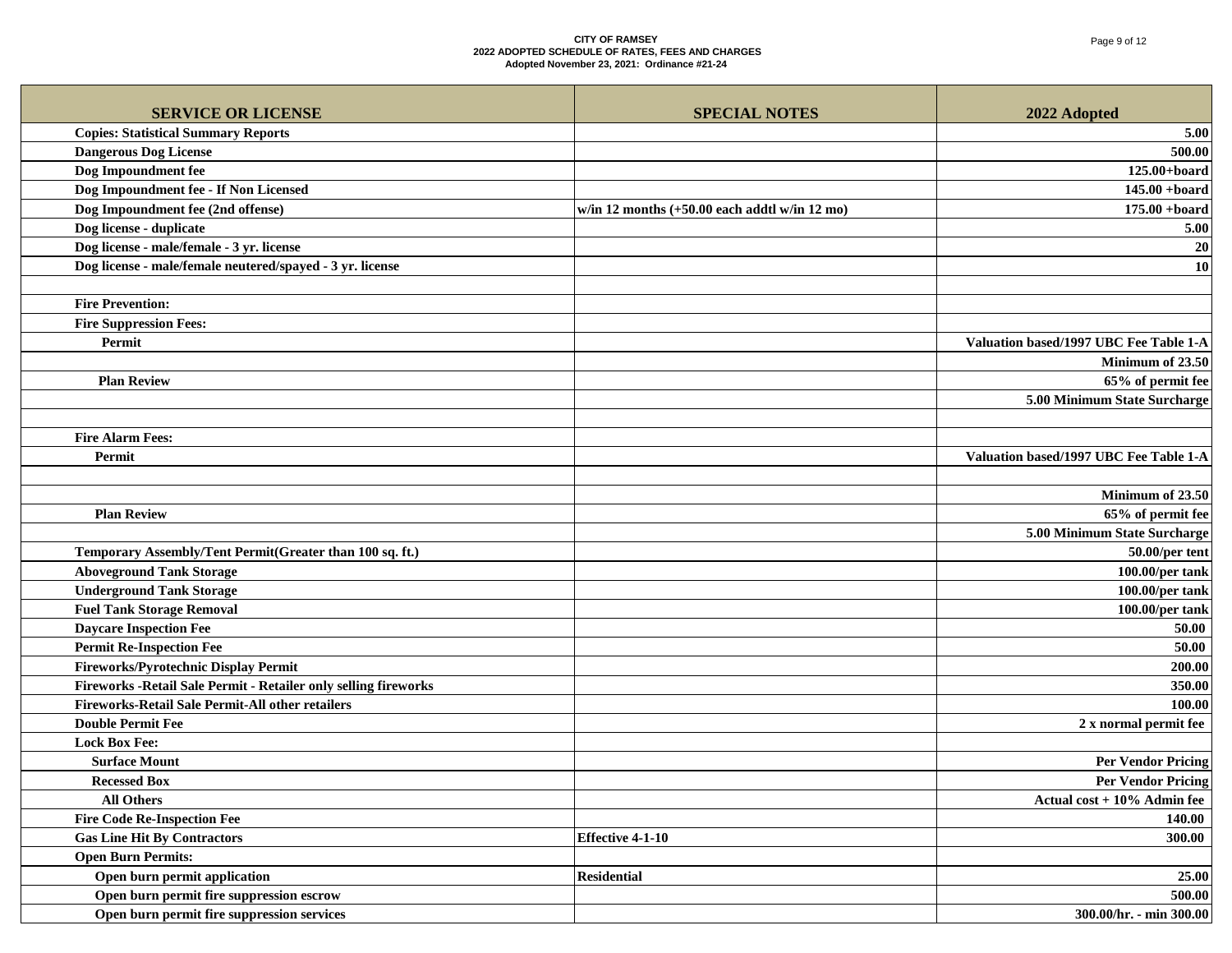| <b>SERVICE OR LICENSE</b>                                 | <b>SPECIAL NOTES</b>                 | 2022 Adopted                             |
|-----------------------------------------------------------|--------------------------------------|------------------------------------------|
| <b>Illegal Burning</b>                                    | <b>Effective 4-1-10</b>              | 200.00                                   |
| <b>Subsequent Site Evaluations</b>                        |                                      | 45.00/visit                              |
| <b>Fire Service Fee:</b>                                  |                                      |                                          |
| <b>Disaster Assistance</b>                                |                                      | 300.00/hr. per truck                     |
| <b>Ordinance Violations</b>                               |                                      | 300.00/hr.                               |
| <b>Victim Service Fee</b>                                 |                                      | 300.00/hr. per truck                     |
| <b>Letter of Good Standing</b>                            |                                      | 10.00                                    |
| <b>Photo CD</b>                                           |                                      | 20.00/cd                                 |
| <b>Photo Electronical Transfers</b>                       |                                      | 10.00/transmission                       |
| <b>Photo Reprints</b>                                     |                                      | $5.00$ min chg + $1.00$ /print           |
| <b>Vehicle Lockout</b>                                    |                                      | <b>20.00</b>                             |
| <b>Vehicle Storage</b>                                    |                                      | $10.00$ /day                             |
| Reimbursements                                            |                                      |                                          |
| Mileage/personal vehicle (IRS allowable rate)             | Always follow IRS adopted rate       | .56/mile                                 |
|                                                           |                                      |                                          |
| <b>Right-of-Way</b>                                       |                                      |                                          |
|                                                           |                                      |                                          |
| <b>Permit Fee - Boring/Open Trench</b>                    |                                      | 95.00+15.00/Driveway, 20.00/Road Closing |
|                                                           |                                      | $+$ \$10,000 Bond per mile               |
| <b>Boulevard Tree Replacement</b>                         |                                      | 700.00/Tree                              |
| <b>Permit Fee - Overhead</b>                              |                                      | $95.00\text{+}.05$ /linear foot          |
| <b>Street and Traffic Charges</b>                         |                                      |                                          |
| Developer contribution:                                   |                                      |                                          |
| street and/or traffic signs                               |                                      | <b>Developer Installed</b>               |
| <b>Bituminous Paving/Patching</b>                         |                                      | $25.00$ /sq yard                         |
| <b>Culverts</b>                                           |                                      | Price + Tax                              |
| <b>Road Improvement Assessment</b>                        | <b>Per Special Assessment Policy</b> | <b>Per Policy</b>                        |
| <b>Sidewalk Panel Replacement Escrow</b>                  |                                      | 1500.00                                  |
| <b>Street Sweeping: Equipment Only:</b>                   | Per FEMA Schedule of Equipment Rates | 74.00/Hr                                 |
| <b>Traffic Sign Replacement</b>                           |                                      | 225.00                                   |
| Tobacco                                                   |                                      |                                          |
| Cigarette Sales (vending and over-the counter)            |                                      | 250.00                                   |
| <b>Cigarette Sales with age verification technology</b>   |                                      | 150.00                                   |
| <b>E-Cigarette Sales</b>                                  |                                      | 250.00                                   |
| <b>E-Cigarette Sales with age verification technology</b> |                                      | 150.00                                   |
| <b>UTILITY RATES</b>                                      |                                      |                                          |
| <b>Assessment Charge for Unpaid Items Assessed</b>        | <b>Administration fee</b>            | 30.00/account                            |
| <b>Interest Rate on Unpaid Items Assessed</b>             |                                      | 5.50%                                    |
| <b>Penalty/late payment</b>                               | Past due on current billing          | 10%                                      |
| <b>Recycling Rates</b>                                    |                                      |                                          |
| Residential Curb-side Program fee/qtr                     | <b>Per Ace Contract</b>              | 11.94/qtr                                |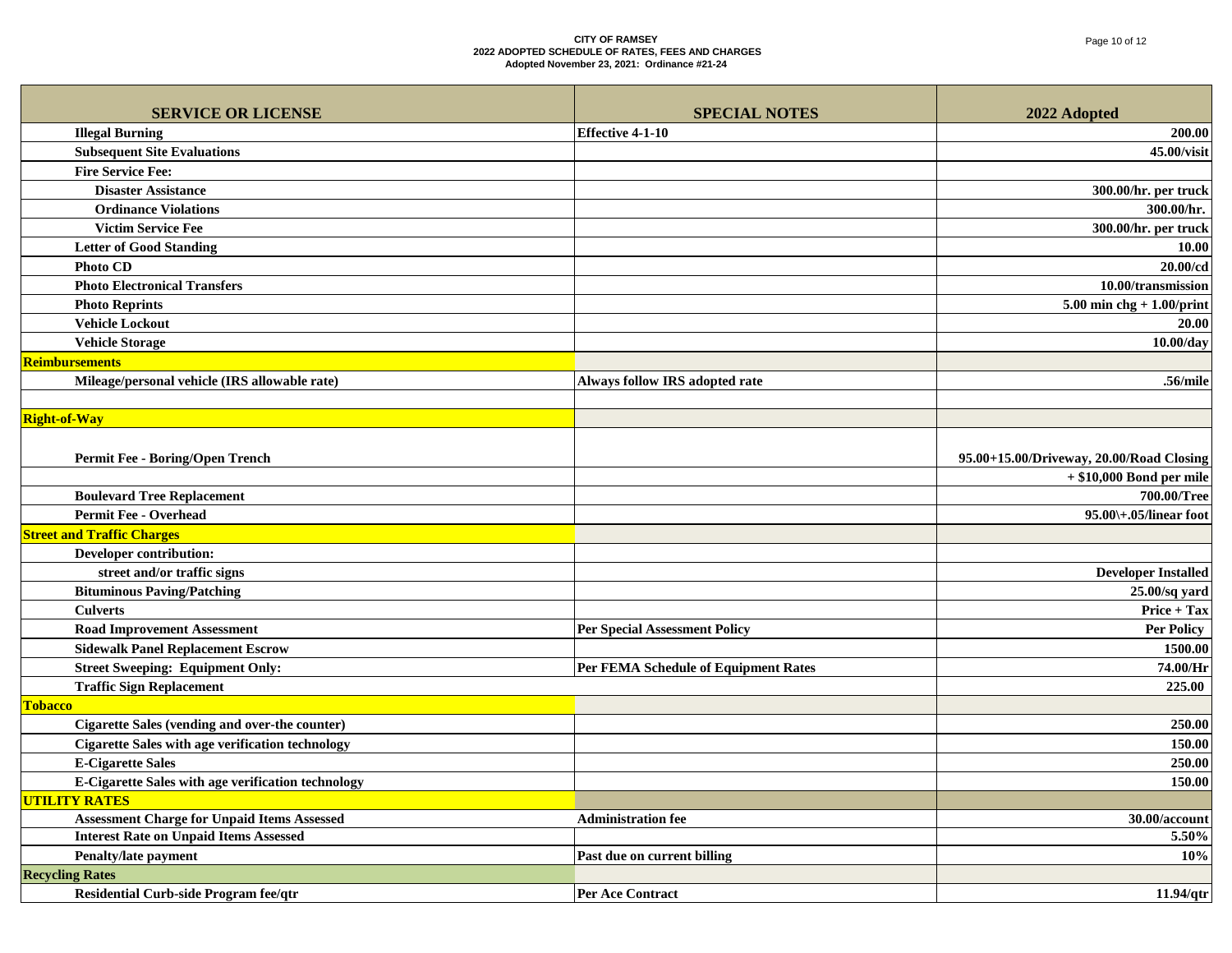| <b>SERVICE OR LICENSE</b>                                 | <b>SPECIAL NOTES</b>                                             | 2022 Adopted                                                             |
|-----------------------------------------------------------|------------------------------------------------------------------|--------------------------------------------------------------------------|
| <b>Sewer Rates</b>                                        |                                                                  |                                                                          |
| Residential/Single dwelling usage fee/qtr                 | Per 2016 Comprehensive Sewer Study                               | 75.89                                                                    |
| Multi-family(apt) & commercial usage fee/qtr              |                                                                  | 75.89+3.16/1000 gal.                                                     |
|                                                           |                                                                  | in excess of 20,000 gal.                                                 |
| Connection charge/res. equivalent                         | Per 2012 & 2017 Comprehensive Sewer System Study                 | 1,306.00                                                                 |
| Connection charge/acre comm./ind.                         | Per 2012 & 2017 Comprehensive Sewer System Study                 | 3,933.00                                                                 |
| <b>Lateral Benefit Charges: Residential</b>               | Increased by construction cost index-Avg 3% since 2012           | 5,245.00                                                                 |
| <b>Lateral Benefit Charges: Commercial</b>                | Increased by construction cost index-Avg 3% since 2012           | 8,635.00                                                                 |
|                                                           |                                                                  |                                                                          |
| <b>Street Lights</b>                                      |                                                                  |                                                                          |
| Developer contribution:                                   |                                                                  |                                                                          |
| installation of Cobra street light                        |                                                                  | <b>Per Connexus Energy Fee Schedule</b>                                  |
| traditionaire subdivision street light (w/100 ft of wire) |                                                                  | <b>Developer Installed</b>                                               |
| <b>New ROW COR Lights</b>                                 |                                                                  | Per Connexus Energy Fee Schedule                                         |
| street light O & M 3 year @ \$98/year                     |                                                                  | 294/light                                                                |
| <b>Residential billing:</b>                               |                                                                  |                                                                          |
| urban subdivision street light rate per lot $($ >7/92)    |                                                                  | 9.01/qtr                                                                 |
| rural subdivision street light rate per lot               |                                                                  | 14.85/qtr                                                                |
| priority street light rate per residential/apartment/ lot |                                                                  | 1.37/qtr                                                                 |
| <b>Storm Water Management Rates</b>                       |                                                                  |                                                                          |
| <b>Residential</b>                                        |                                                                  | 15.95/qtr                                                                |
| <b>Commercial</b>                                         |                                                                  | 63.80/REU/qtr                                                            |
| Trunk charge/res. equivalent                              | Increased by construction cost index-Avg 3% since 2012           | 517.00                                                                   |
| Trunk charge/acre comm./ind.                              | Increased by construction cost index-Avg 3% since 2012           | 5,151.00                                                                 |
| <b>Water Rates</b>                                        |                                                                  |                                                                          |
| Minimum usage fee/qtr                                     | Per 2012 & 2017 Comprehensive Water System Study                 | 43.20                                                                    |
| <b>Quarterly Rate Structure</b>                           |                                                                  |                                                                          |
|                                                           | <b>Conservation Rates</b>                                        | \$43.20 Minimum                                                          |
|                                                           |                                                                  | \$2.96 per 1,000 for 15,001-25,000<br>\$3.05 per 1,000 for 25,001-40,000 |
|                                                           |                                                                  | \$3.27 per 1,000 for 40,001-60,000                                       |
|                                                           |                                                                  | \$3.50 per 1,000 for 60,001-99,000                                       |
|                                                           |                                                                  | \$3.87 per 1,000 for 99,001-201,000                                      |
|                                                           |                                                                  | \$4.62 per 1,000 for 201,001 and above                                   |
|                                                           |                                                                  |                                                                          |
| <b>Odd/Even Sprinkling Violations:</b>                    | <b>Effective day after Memorial Day thru Day after Labor Day</b> |                                                                          |
|                                                           | No Sprinkling between 10 am-8:00 pm                              |                                                                          |
| <b>First Violation</b>                                    |                                                                  | Written Warning & Registered Letter                                      |
| <b>Second Violation</b>                                   |                                                                  | 50.00                                                                    |
| <b>Third Violation</b>                                    |                                                                  | 100.00                                                                   |
| <b>Fourth Violation</b>                                   |                                                                  | Water Service turned off                                                 |
|                                                           |                                                                  |                                                                          |
| Meter Replacement Admin Fee for Non-Compliance            |                                                                  | 75.00/qtr                                                                |
|                                                           |                                                                  |                                                                          |